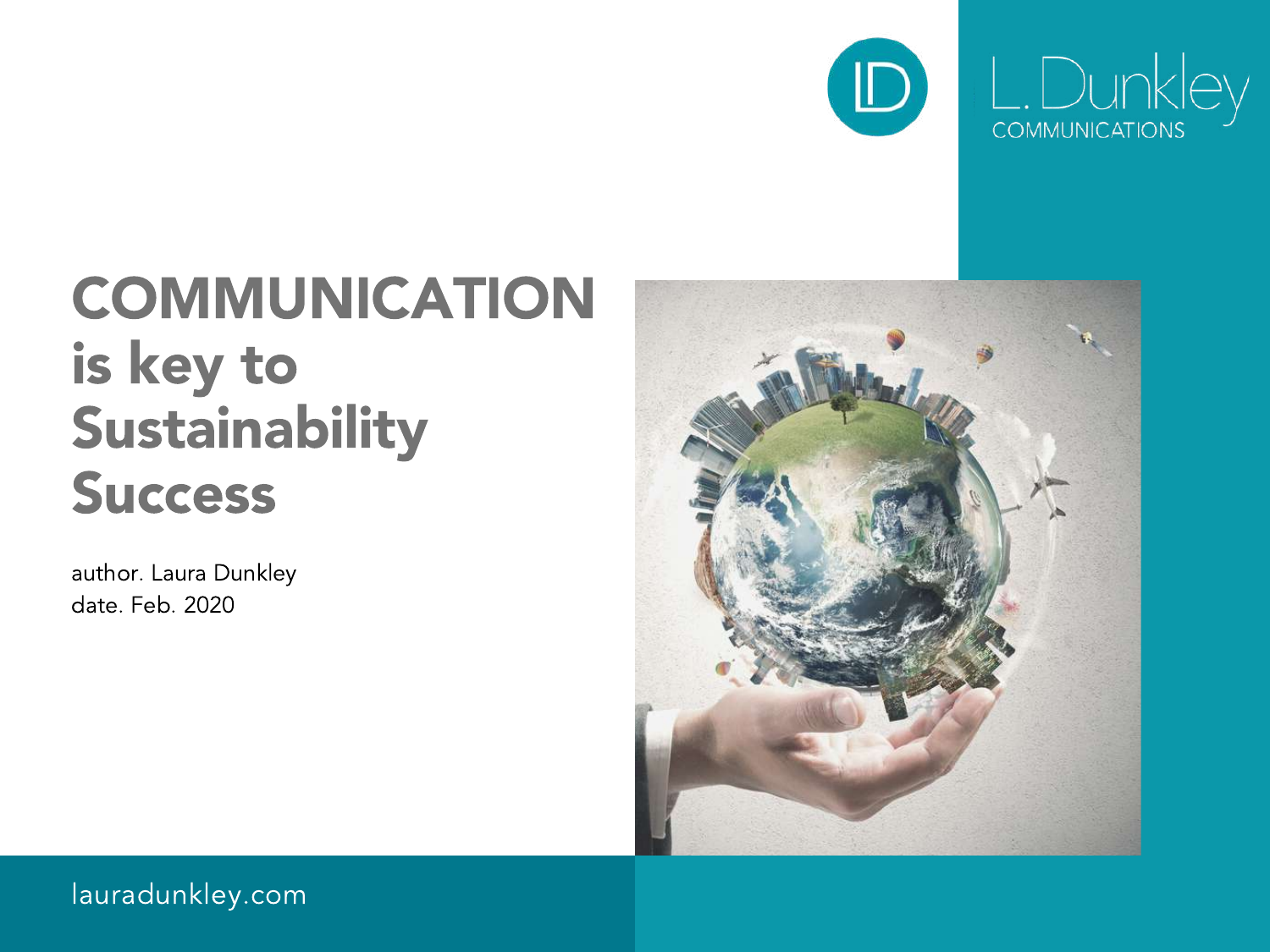

COMMUNICATION is key to Sustainability Success

# Business leaders around the world are taking a stand for our environment.

They're changing the way they run their businesses through sustainability strategies. These strategies help business leaders define their organization's values and vision, set goals, and make decisions. For both internal and external audiences, communication plays a key role in the strategy's success. They need clear expectations, an opportunity to make suggestions, and a chance to give feedback.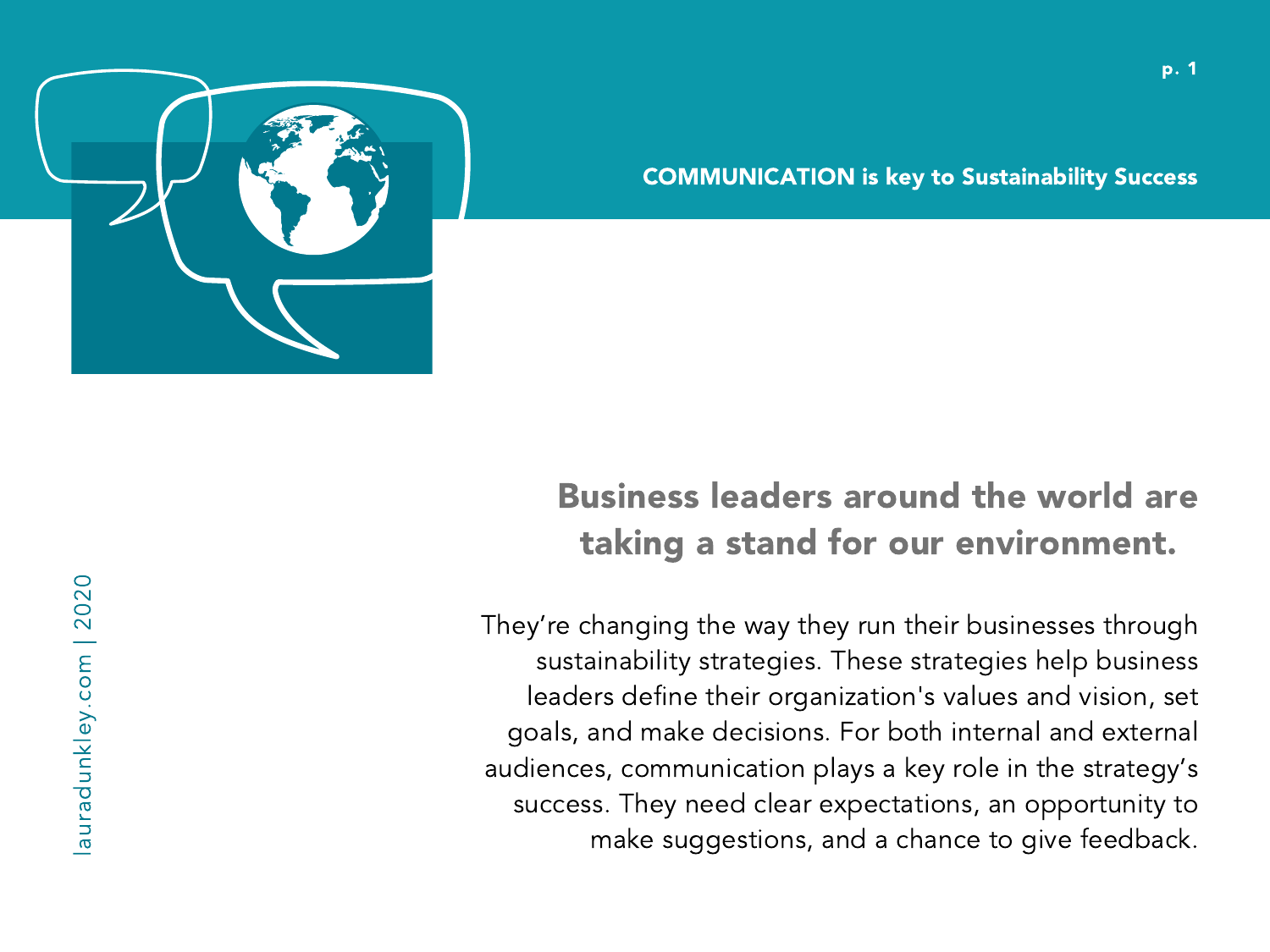

COMMUNICATION is key to Sustainability Success

# What role does communication play in a sustainability strategy?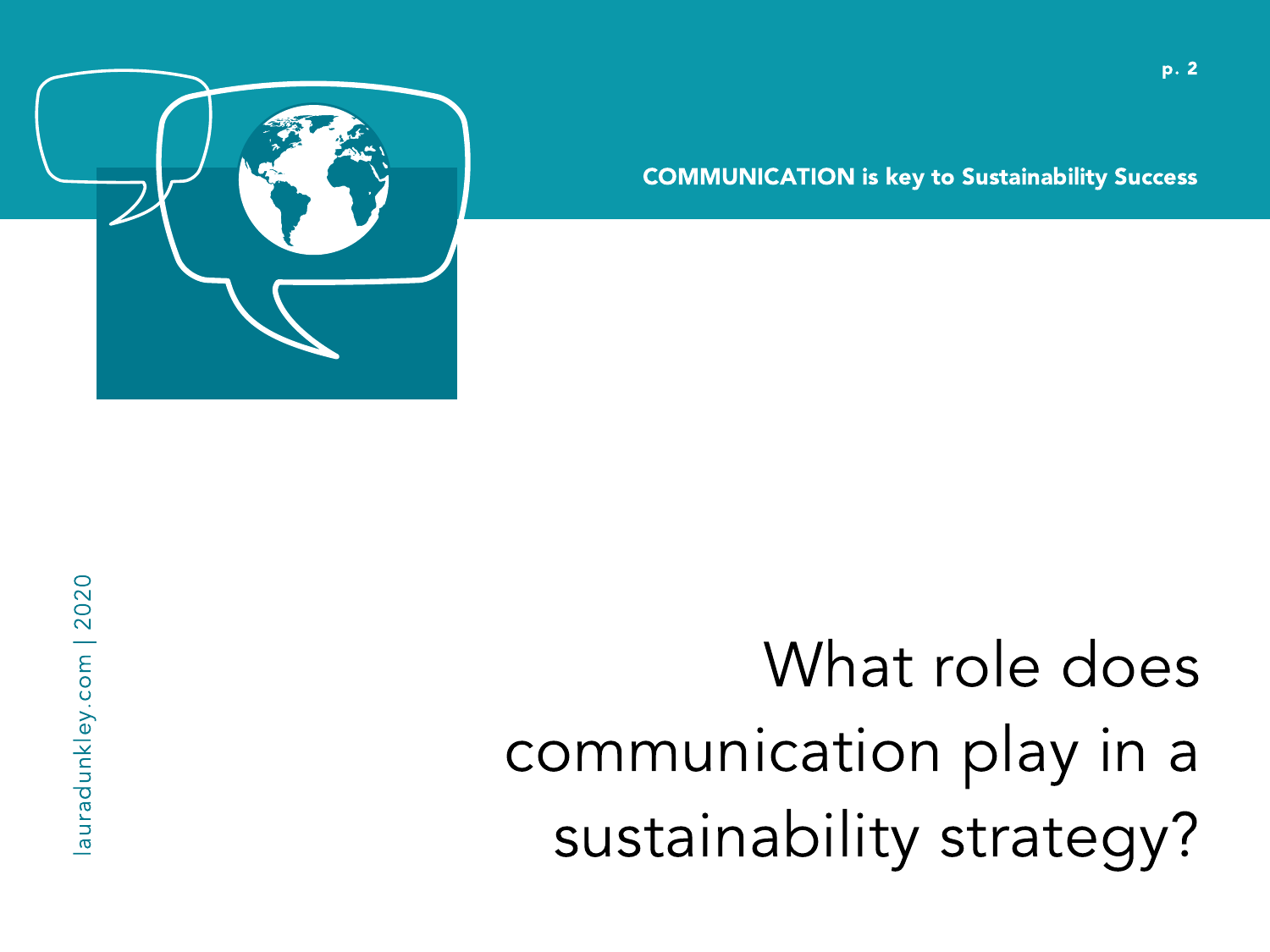

## INTERNAL AUDIENCES

Organizations that have implemented sustainability as part of their business strategies make sure employees, and other internal stakeholders, are aware of the strategy. Communications plans help everyone understand the why behind the strategy, its goals and objectives, what initiatives are going to be implemented, and what is expected of each of them as individuals and as teams. A clearly articulated understanding of these factors helps to realize the results of the strategy in ways everyone will be able to feel.

#### "Alone We Can Do So Little. Together We Can Do So Much" - Helen Keller

## These are the key things to communicate with your internal team

## What is the purpose of the sustainability strategy? 1.

Here are a few goals a sustainability strategy will support.

- Enhanced Brand
- Better Employee Attraction / Retention
- Cost Savings (Energy, Human Resources, etc.)
- Risk Mitigation
- Regulatory Compliance

 $\overline{\omega}$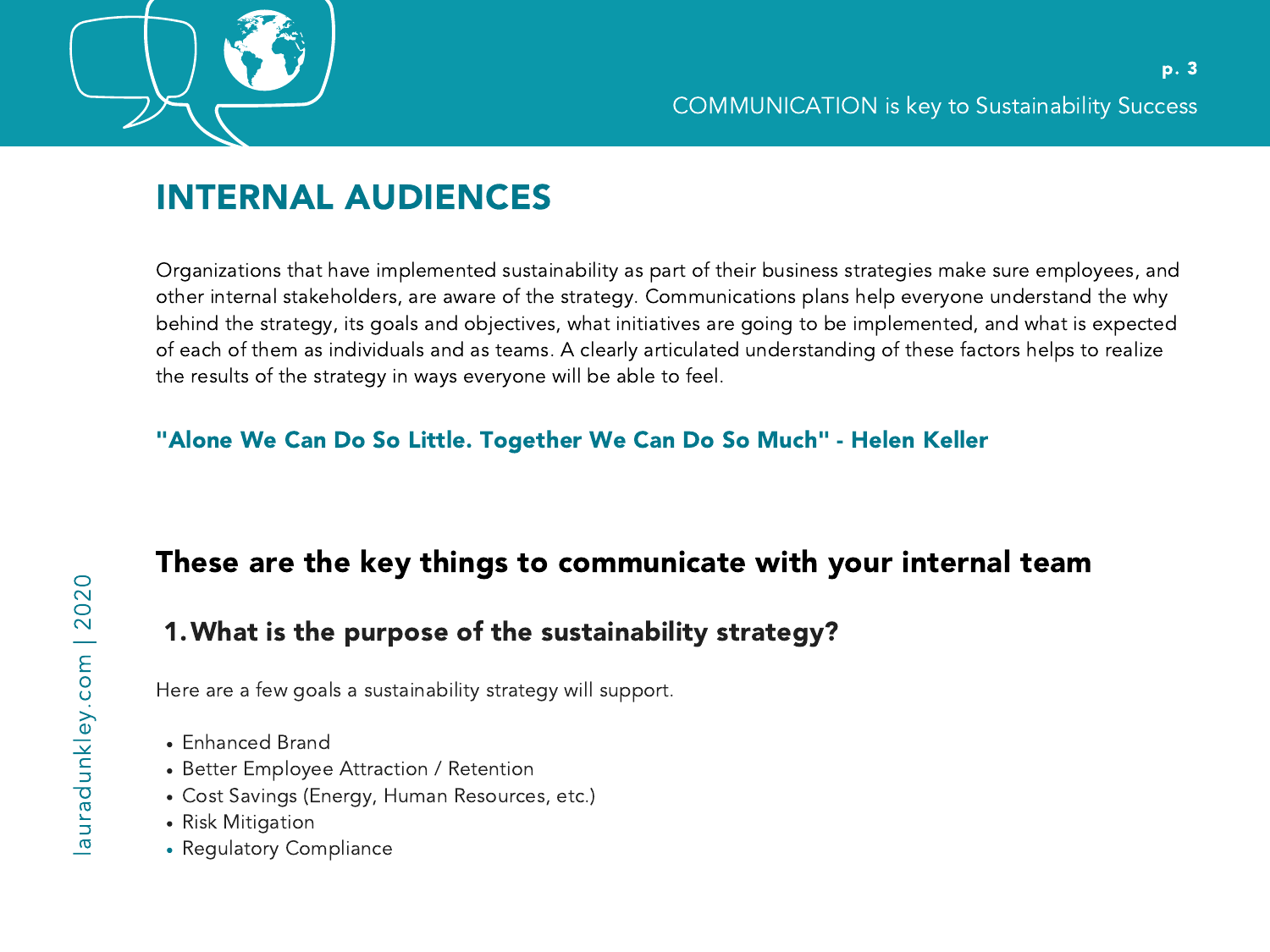

### 2. What initiatives are included in a sustainability strategy?

#### Employee Programs

What internal programs support the sustainability strategy? Helping employees understand what is available, how they are expected to support the initiative, and if there are any incentives, will increase meaningful employee participation. This is fundamental to achieving positive results. These may include recycling programs, energy-saving programs, incentives to ride your bicycle/walk/carpool to work, and enhanced health programs.

#### Community Projects

Let employees know what community projects the organization actively supports. Let them know if there are opportunities to volunteer or participate in other ways. Examples might include a clean-up day at the local beach or along a hiking train. The business might plant a community garden to support a community kitchen. Opportunities to donate to a food bank or housing project might be run out of the office.

#### Marketing

Sharing the marketing campaign calendar of marketing with your employees should come with the opportunity to give input. Their input will get them involved with the campaigns, to generate and share content with their social networks.

#### New design updates to the workspace

Employees will need to be prepared for any physical changes to their workspaces. Construction and renovations can cost employees extra time and inconvenience. Advising them of what energy-saving or water-saving benefits these initiatives will realize will help employees be patient with any inconvenience.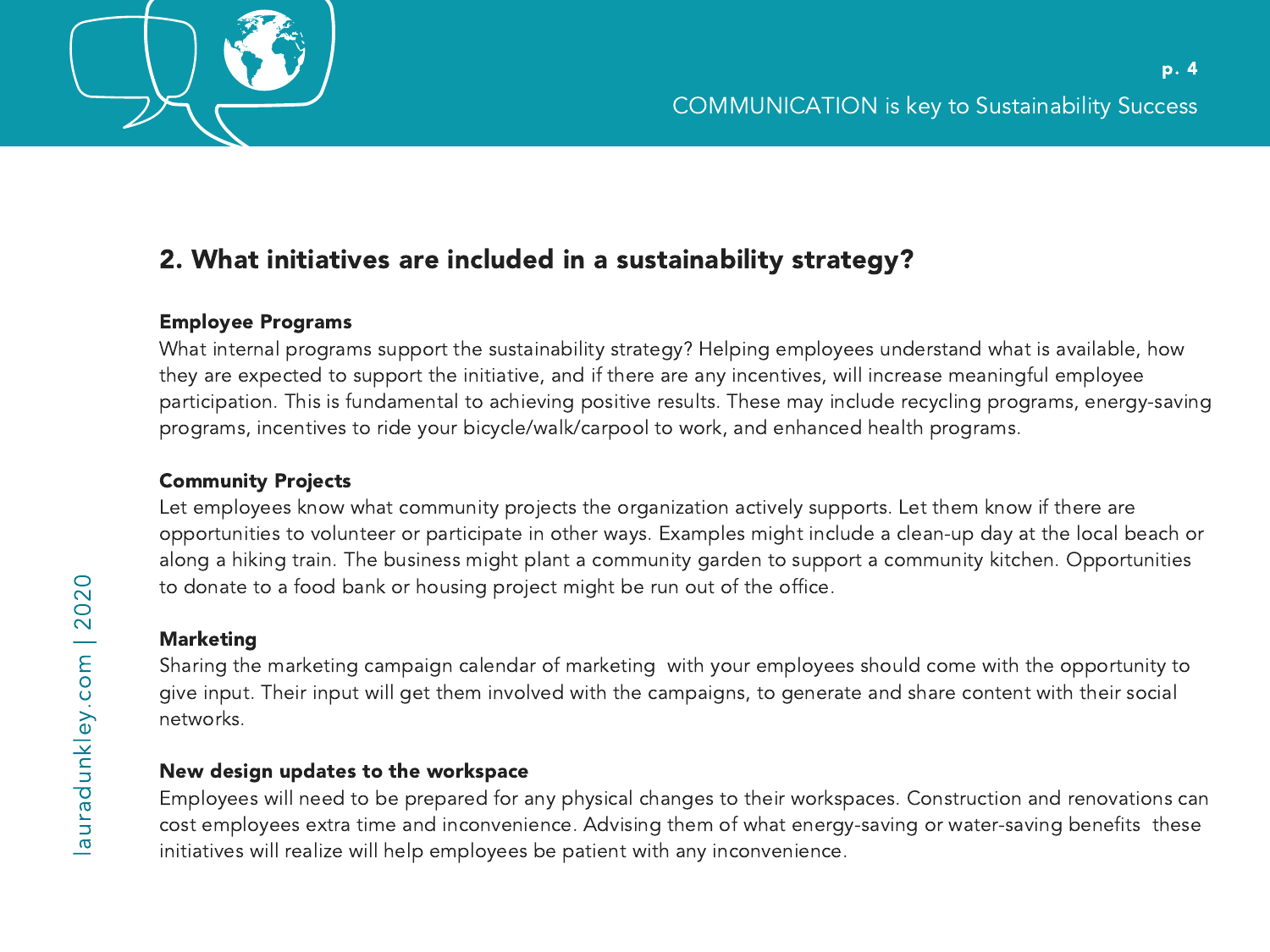### 3. Who are the key players? Identify, engage, and communicate with internal audiences

#### Everyone is involved.

Sustainability requires change and effort from everyone. Recognize and model this fact from the top down.

#### Endorse and approve the strategy.

Business leaders, including the C-Suite, needs to develop the strategy, oversee its implementation, and report on its progress, set-backs and achievements.There must be a leadership team put in place to champion all aspects of the strategy.

#### Inform the strategy.

Consultants, managers, research providers, government, regulatory organizations, investors and all other stakeholders need opportunities to weigh in on the strategy and make it meaningful to their role.

#### Manage the action items.

Assign managers to take ownership of the action items and monitor how their teams adopt and adapt to their new working realities. Participate and support the action items. Most sustainability strategies have a component that calls upon all employees and other stakeholders to participate, Everyone has a role to play that is meaningful and measurable.

#### Assist with communications.

Give everyone freedom to talk about the strategy and its implementation. This makes media, corporate communications, marketing team, employees and other stakeholders your best friends in realizing the strategy.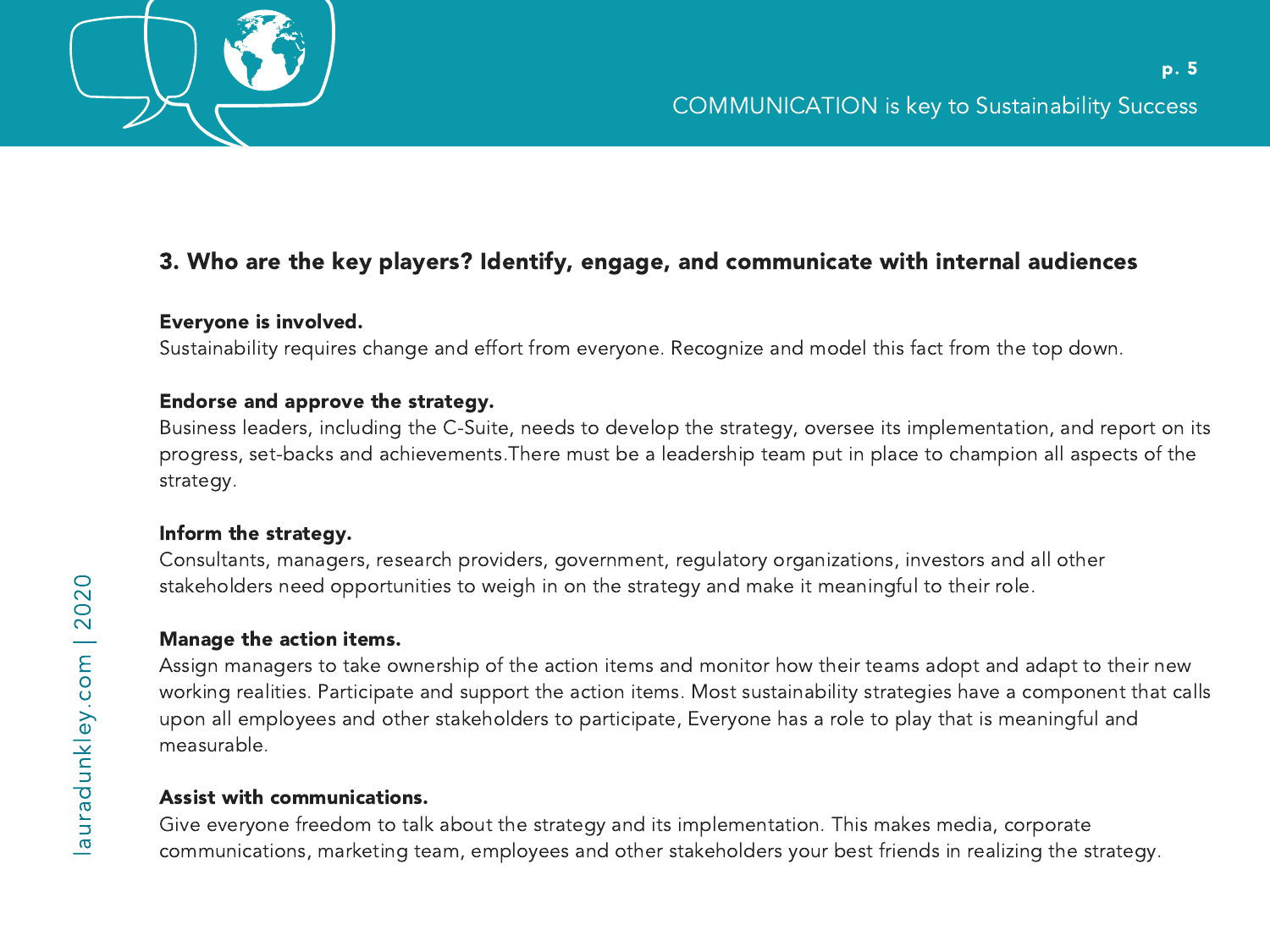

#### 4. How will we know the strategy is successful?

Setting clear goals and SMART objectives will help set the stage for success. Indicate key performance metrics, what methods will be used to measure progress and, ultimately, how these will evaluate success, and when the reports will be required for review. Communicating this to the team is important. It ensures the right information is collected, that there is consistency with the data, and that the right information is available at the right time. Regular milestone reports, shared widely, will keep everyone informed about what they need to know to stay engaged with the process.

#### How to report on your success [to both internal and external audiences]

Small businesses generally have simple sustainability strategies. These may include a recycling program, workspace upgrades for energy efficiencies, and a community program that supports a local charity. Reporting these key metrics may include the amount of waste diverted from the landfill, the reduction in energy costs, and the amount of money or kilograms of food donated. Marketing tactics that communicate these metrics may include print materials, an e-newsletter, or information added to the sustainability statement page on your website. These facts can also be shared across social media. Try using graphics and video to visualize the data.

For larger organizations that must adhere to regulations on their reporting, be sure to follow the required guidelines. GRI reporting, for example, outlines client supply chain requirements, reports for government energy savings rebates, and investor reporting. On top of reporting to the required organizations, be sure to inform your employees and share data with your clients so they can celebrate your success with you.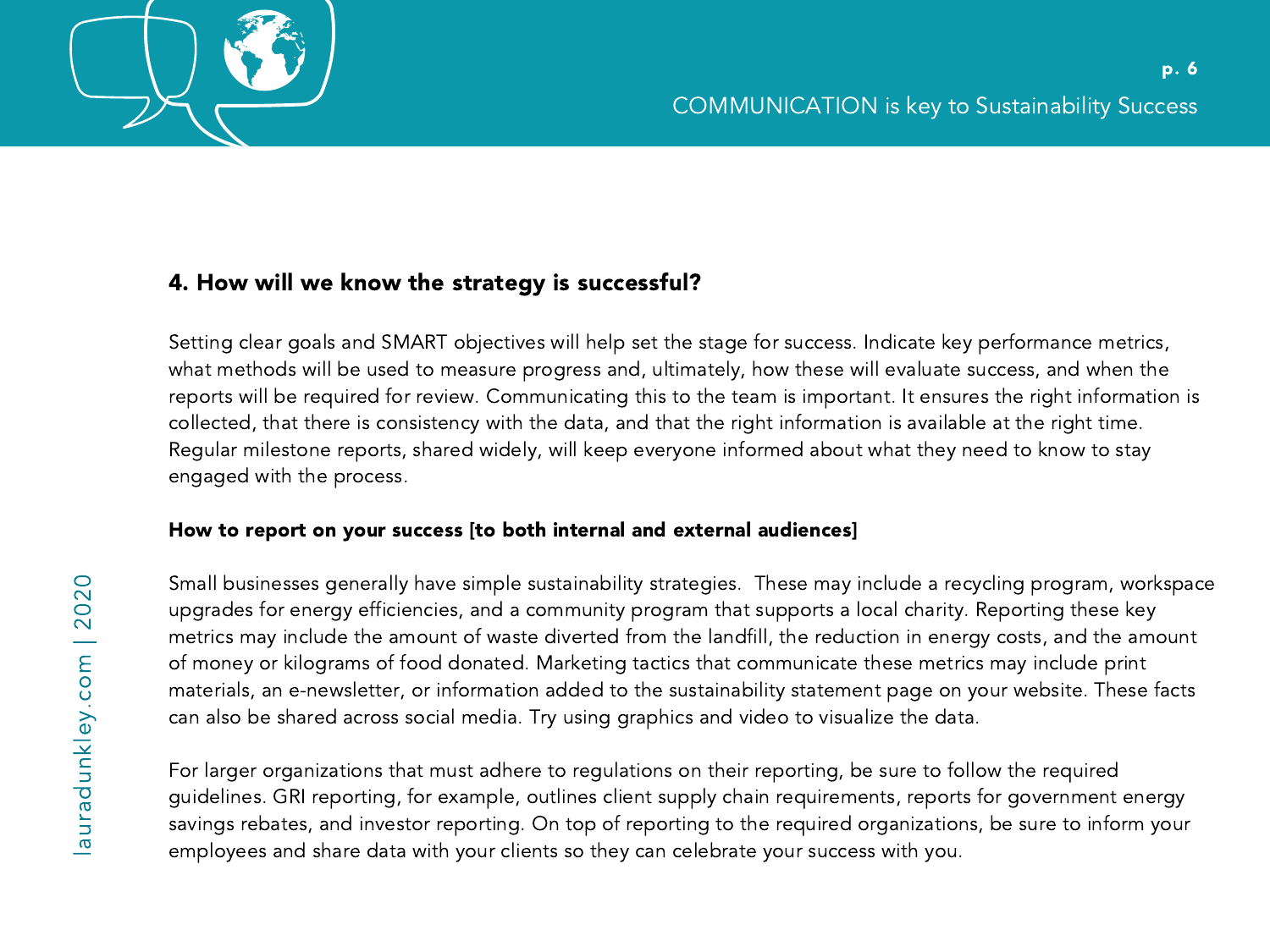

# EXTERNAL AUDIENCES

Organizations that have implemented sustainability as part of their business strategies make sure employees, and other internal stakeholders, are aware of the strategy. Communications plans help everyone understand the why behind the strategy, its goals and objectives, what initiatives are going to be implemented, and what is expected of each of them as individuals and as teams. A clearly articulated understanding of these factors helps to realize the results of the strategy in ways everyone will be able to feel.

#### Media and Influencers

Get to know the media outlets and journalists that support and publish articles about sustainability. Follow them on social media and read their articles to get to know what newsworthy topics they write about. If your company has accomplished something newsworthy, let the interested journalists or outlets know. Provide them with the necessary information and be available for follow-up. A general press release is sometimes appropriate while smaller, targeted outreach is more appropriate at other times.

Also, consider influencers when it comes to sharing your sustainability initiatives. These may be social media influencers or bloggers who are sustainability advocates and have a large following. Thought leaders like sustainability academics and niche media outlets that are relevant to your work or industry, should also be updated regularly.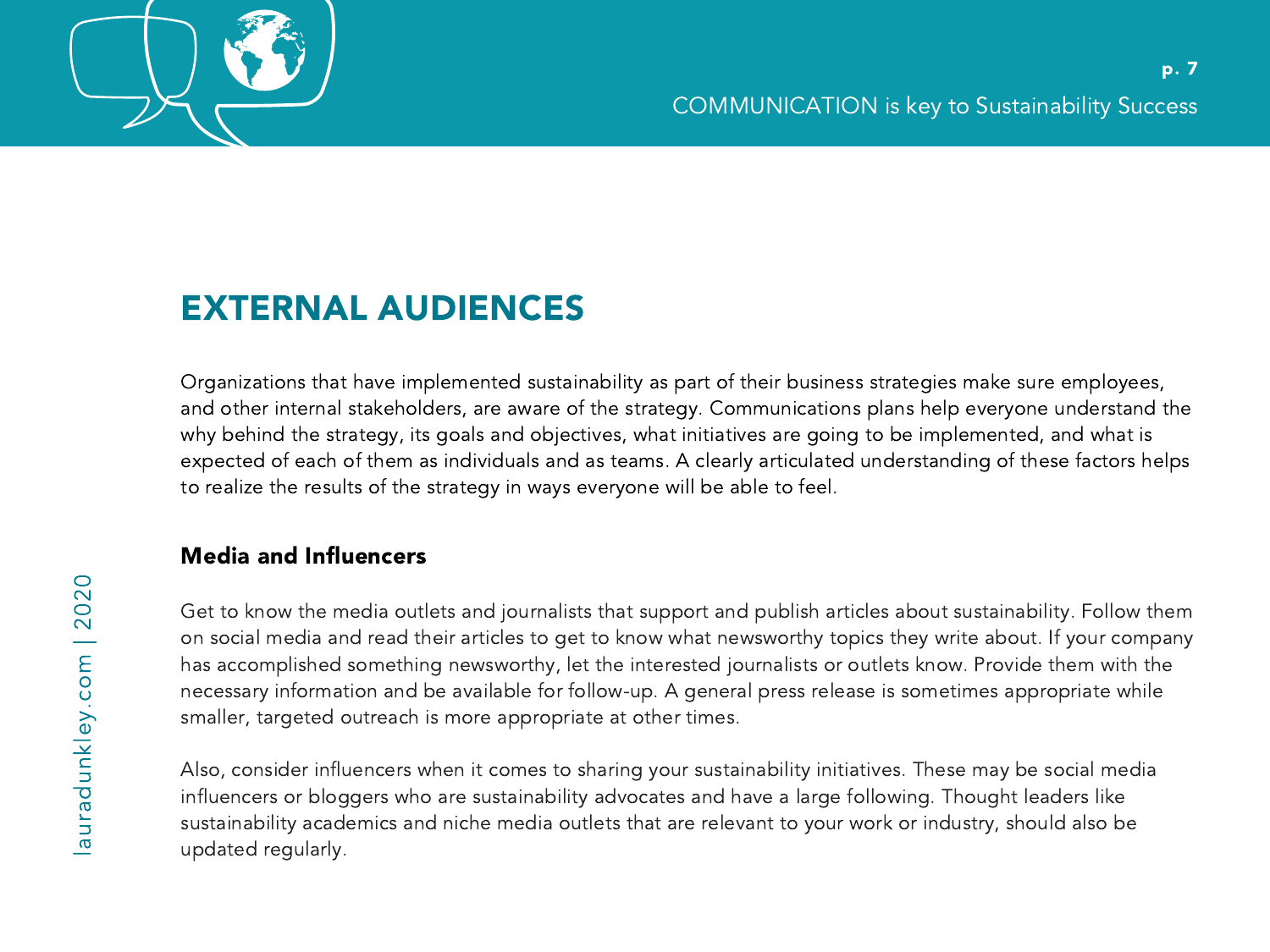

#### **Customers**

In a 2017 Nielsen survey, 81 per cent of global consumers believed very strongly that companies should support initiatives to improve the environment. Millennials, Gen Z and Gen X are the most supportive, with Gen X and Boomers not far behind. [1]

#### "Consumers are using their spending power to effect the change they want to see." - nielson.com

Brands have an opportunity to connect with these consumers. This is proven by campaigns to ban plastic straws, led by companies such as Starbucks. Both the general public, and other companies, accepted and endorsed this change. Restaurants and cafes chose to not provide straws in their drinks, or started to provide paper straws instead. Consumers quickly accepted this as the new norm. People everywhere continue to purchase bamboo or stainless-steel straws to take along when on the road.

It is essential to communicate sustainability initiates with clients through both words and actions. Leverage digital marketing channels to do this. Use the company website and social media channels. Develop content that tells your brands' green story and encourage followers to be a part of your story by sharing their own posts and comments. Transparency is key to getting support from the public, which means letting them know your goals, talking about the challenges you face and sharing the victories along the way.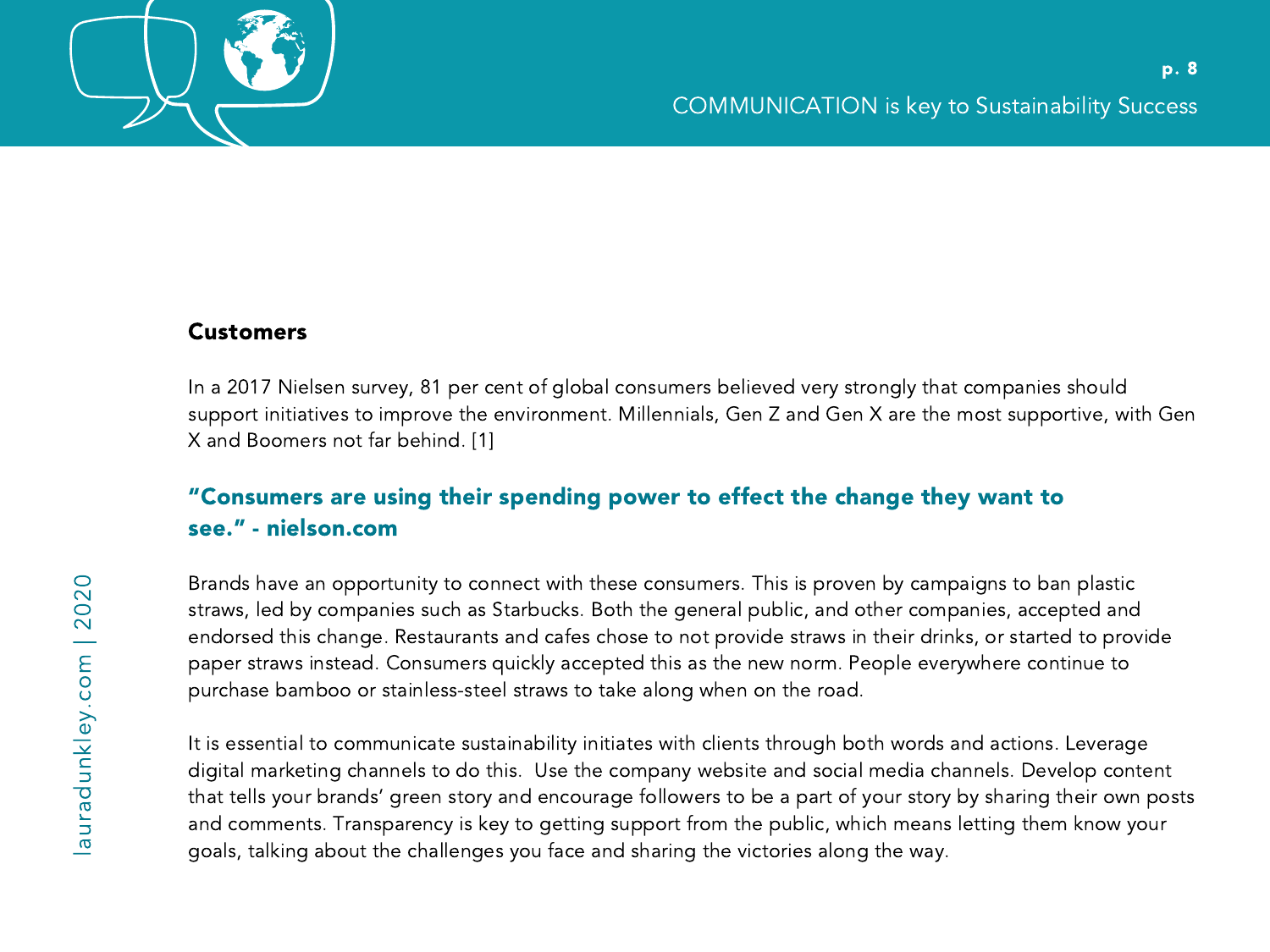

#### Talent

The "failure to attract and retain top talent" was the number-one issue in the Conference Board's 2016 survey of global CEOs. [2]

In six years, Millennials will make up three-quarters of the workforce. Recent surveys show:

"Nearly 40% said that they've chosen a job in the past because the company performed better on sustainability than the alternative. Less than a quarter of gen X respondents said the same and only 17% of baby boomers."

"More than 70% said that they were more likely to choose to work at a company with a strong environmental agenda." [3]

Effectively communicating you sustainability strategy will assist in attracting and retaining young talent. This happens when you inform the audience of the work that is being done, while also helping to build trust in your brand. A recent survey shows that there is a decline in trust in business' ability to be a positive impact on society. Considering Millennials want to align themselves with organizations that share their values, which includes social and environmental concerns, it is important for businesses to effectively communicate their sustainability strategy with this audience.

Organizations need to be transparent in their efforts and authentic in carrying through with their commitments. This means developing an online marketing-communication plan to inform and engage with this audience. It must include social media activity and content that includes opportunities for two-way communication. This is the communications content that resonates most with these younger generations. [4]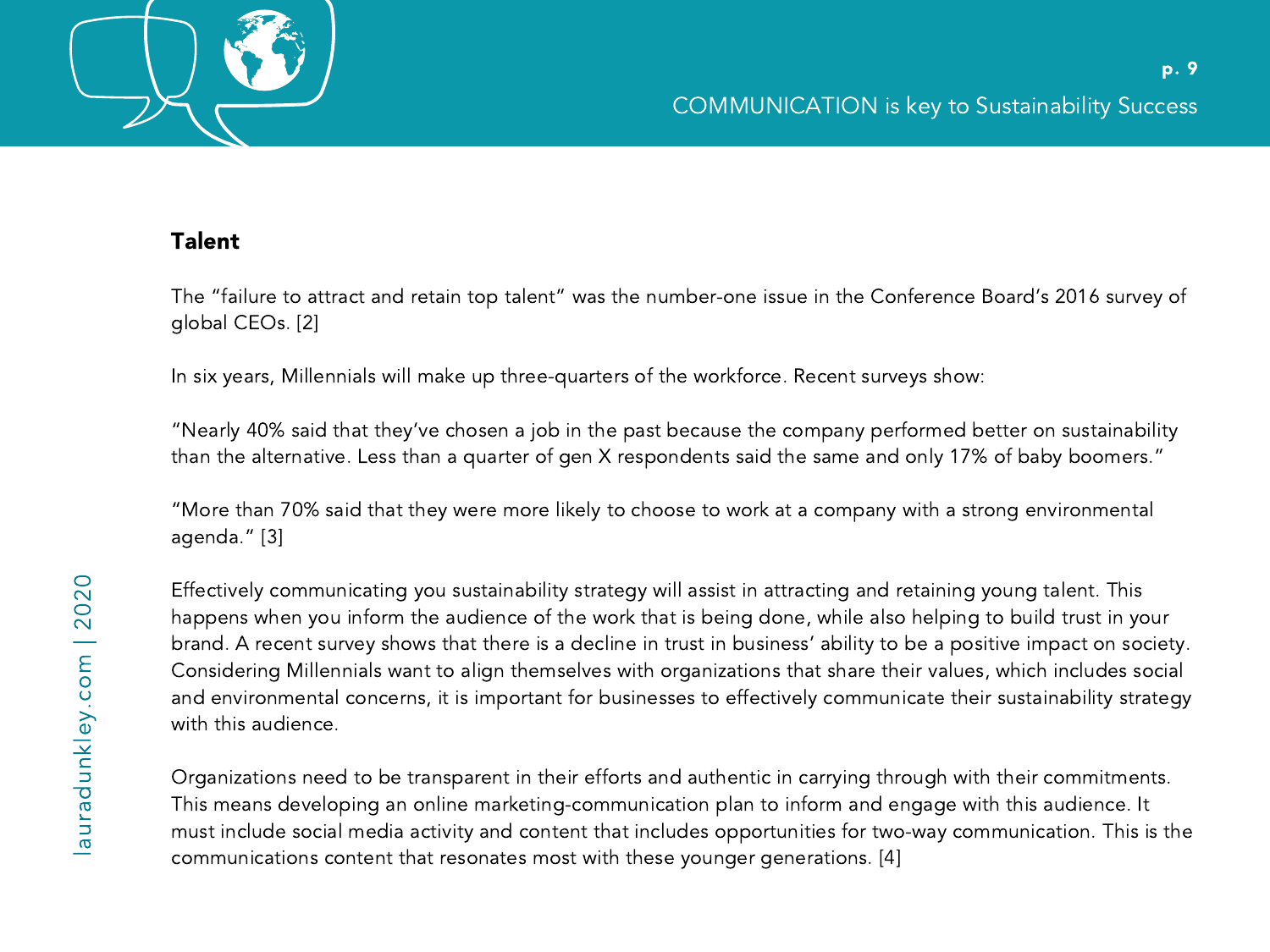

#### Investors

The CEO from Blackrock, the world's largest shareholder company, says that climate change places "sustainability at the centre of [its] investment approach." They will choose to vote against companies that are not progressing well enough on sustainability-related initiatives.

Communicating the right information to investors is key to getting support from investors. Sustainability reporting must become reliable, consistent and cover the material items that show the economic performance of the company and their global impact. There are guidelines such as the Sustainability Accounting Standards Board that are available for companies to follow. When communicating with investors, the Sustainability Report should be accompanied by financial statements, quarterly earnings calls, and investor briefings. [5]

# Sustainability strategies, like any major cultural change demands input and participation from everyone.

By modeling that change from the top down, for fully-communicated reasons, companies make sure those demands result in the very best from everyone..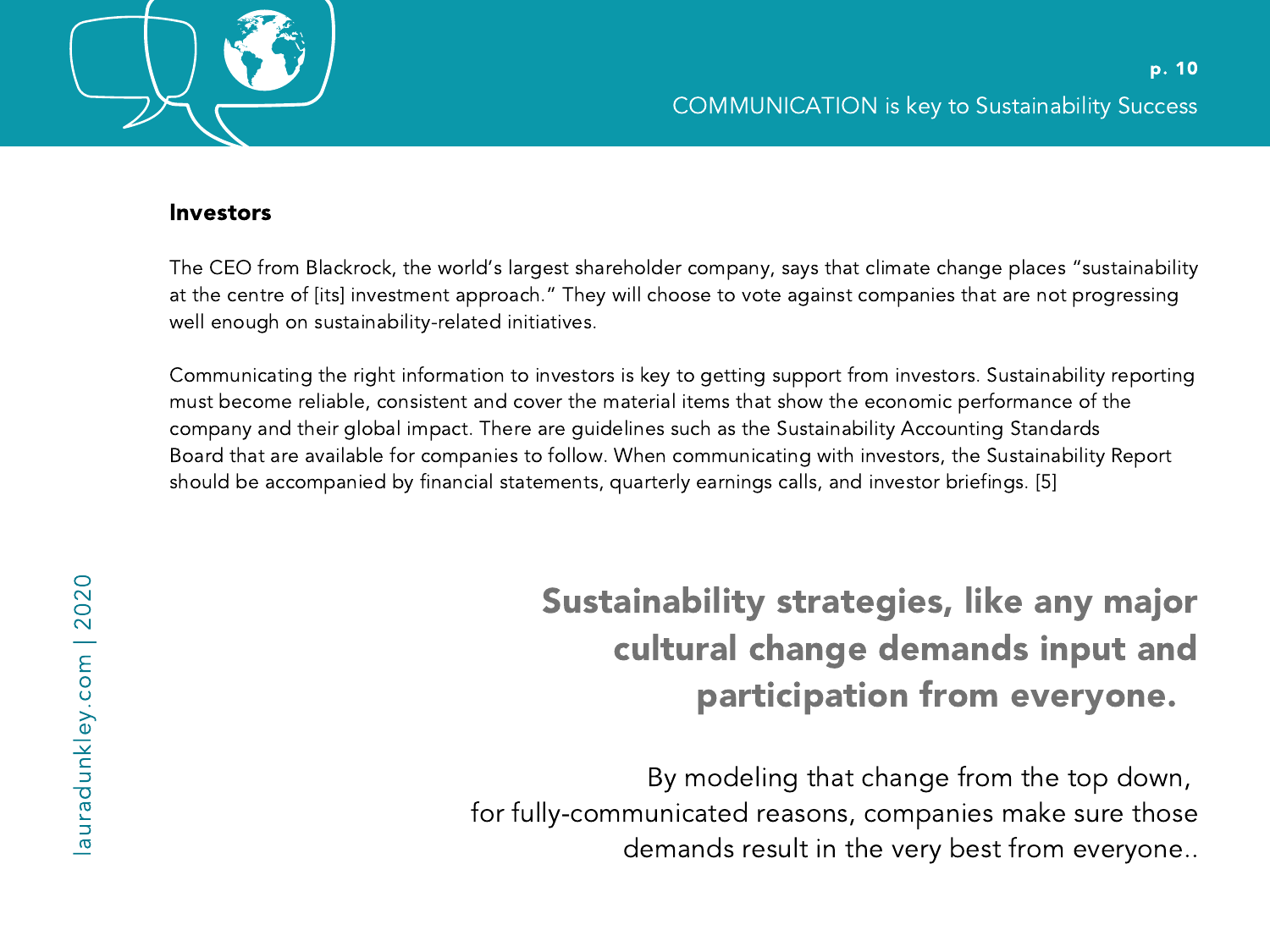

# REFERENCES

#### To review this article online visit,

https://www.lauradunkley.com/site/blog/2020/02/07/communication-key-to-a-successful-sustainability-strategy

#### Article references (as seen Feb. 2020)

[1] https://www.nielsen.com/ca/en/insights/article/2018/global-consumers-seek-companies-that-care-about-environmentalissues/

[2] https://www.mckinsey.com/business-functions/organization/our-insights/attracting-and-retaining-the-right-talent

[3] https://www.fastcompany.com/90306556/most-millennials-would-take-a-pay-cut-to-work-at-a-sustainable-company

[4] https://www2.deloitte.com/global/en/pages/about-deloitte/articles/millennialsurvey.html

[5] https://www.blackrock.com/corporate/investor-relations/larry-fink-ceo-letter

#### Related Articles

https://www.lauradunkley.com/site/blog/2014/04/22/telling-your-green-story-for-sustainability-success

#### Title Page Photo Credit

http://bit.ly/ldc-depositphotos